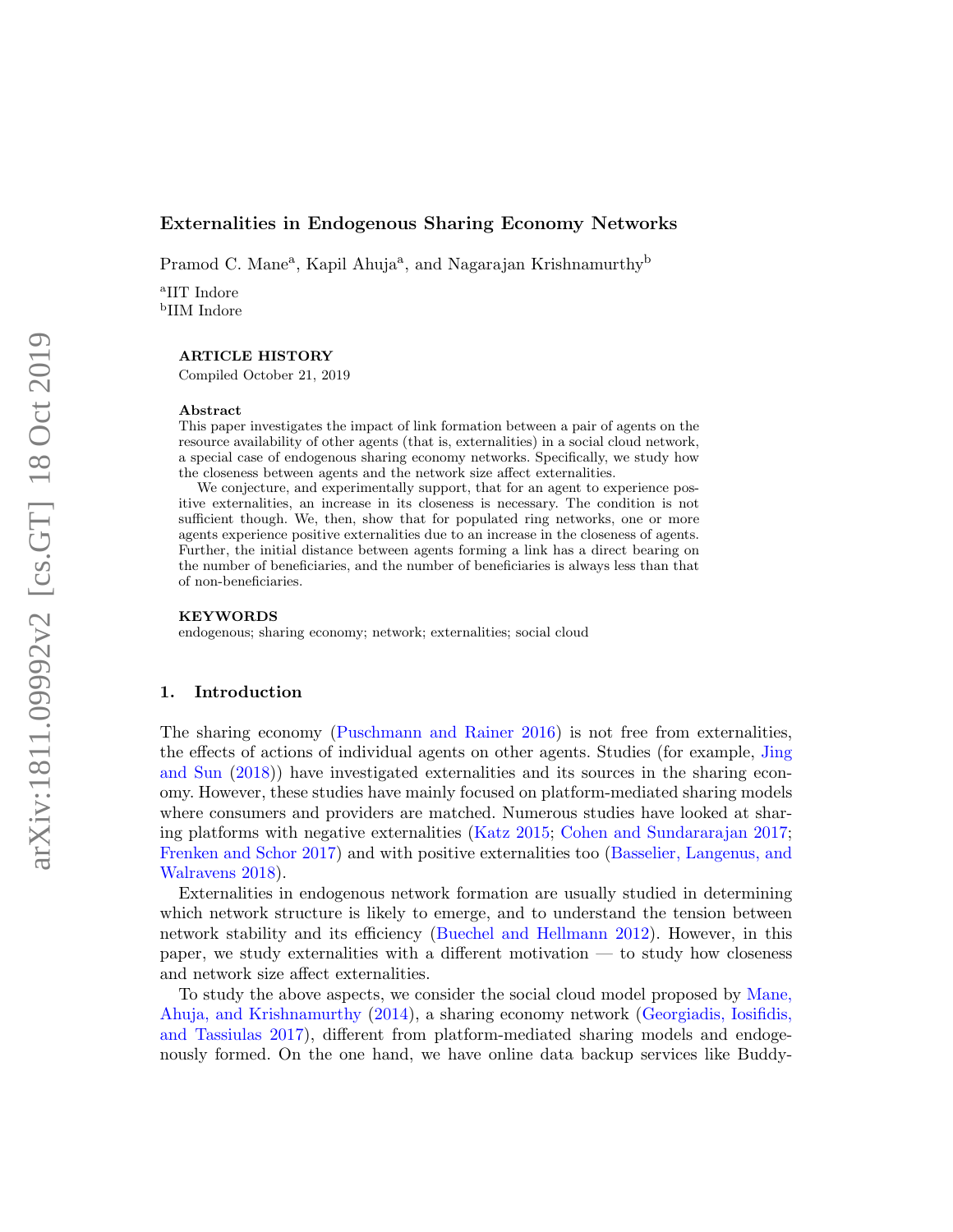Backup<sup>1</sup> and CrashPlan<sup>2</sup>, which are examples of such social clouds, where two agents share or trade resources directly with each other, without an intermediary third-party. On the other hand, we have traditional cloud service providers like Amazon's AWS S3<sup>3</sup> and Microsoft's  $A$ zure<sup>4</sup>, which are examples of players in a horizontal market where different cloud providers compete for customer requests of computational resources.

# 2. Social Cloud Model

A social cloud  $\mathfrak g$  is a storage or computational resource sharing network of N agents connected by  $\mathcal L$  links, that evolves endogenously when agents build their resource sharing connections. According to Chard et al. (2012), agents could limit resource sharing with friends who are close to them. Mane, Ahuja, and Krishnamurthy (2014) capture this closeness by using the harmonic centrality measure (Boldi and Vigna 2014), as

$$
\Phi_i(\mathfrak{g})=\sum_{j\in\mathfrak{g}\backslash\{i\}}\frac{1}{d_{ij}(\mathfrak{g})},
$$

where  $d_{ij}(\mathfrak{g})$  is the distance between agents i and j, that is, the length of any shortest path between them.

Similar to Mane, Ahuja, and Krishnamurthy (2014), we define the probability that agent  $i$  obtains a resource from  $j$  as

$$
\alpha_{ij}(\mathfrak{g}) = \frac{\frac{1}{d_{ij}(\mathfrak{g})}}{\Phi_j(\mathfrak{g})}.
$$

The probability that agent  $i$  will get the resource from at least one agent in the network g is

$$
\gamma_i(\mathfrak{g})=1-\prod_{j\in\mathfrak{g}}(1-\alpha_{ij}(\mathfrak{g})).
$$

Based on the definition of externalities by Jackson and Wolinsky (1996), we define the following for the social cloud model.

**Definition 2.1.** Suppose g is a social cloud, with distinct agents  $i, j, k$  such that  $\langle i\kappa \rangle \notin \mathfrak{g}$ . If j and k add a link, the resulting network denoted by  $\mathfrak{g} + \langle i\kappa \rangle$ , then i experiences

- (1) no externalities if  $\gamma_i(\mathfrak{g} + \langle jk \rangle) = \gamma_i(\mathfrak{g}),$
- (2) negative externalities if  $\gamma_i(\mathfrak{g} + \langle jk \rangle) < \gamma_i(\mathfrak{g})$ , and
- (3) positive externalities if  $\gamma_i(\mathfrak{g} + \langle jk \rangle) > \gamma_i(\mathfrak{g}).$

<sup>1</sup>buddybackup.com

<sup>2</sup>crashplan.com

<sup>3</sup>aws.amazon.com/s3

<sup>4</sup>azure.microsoft.com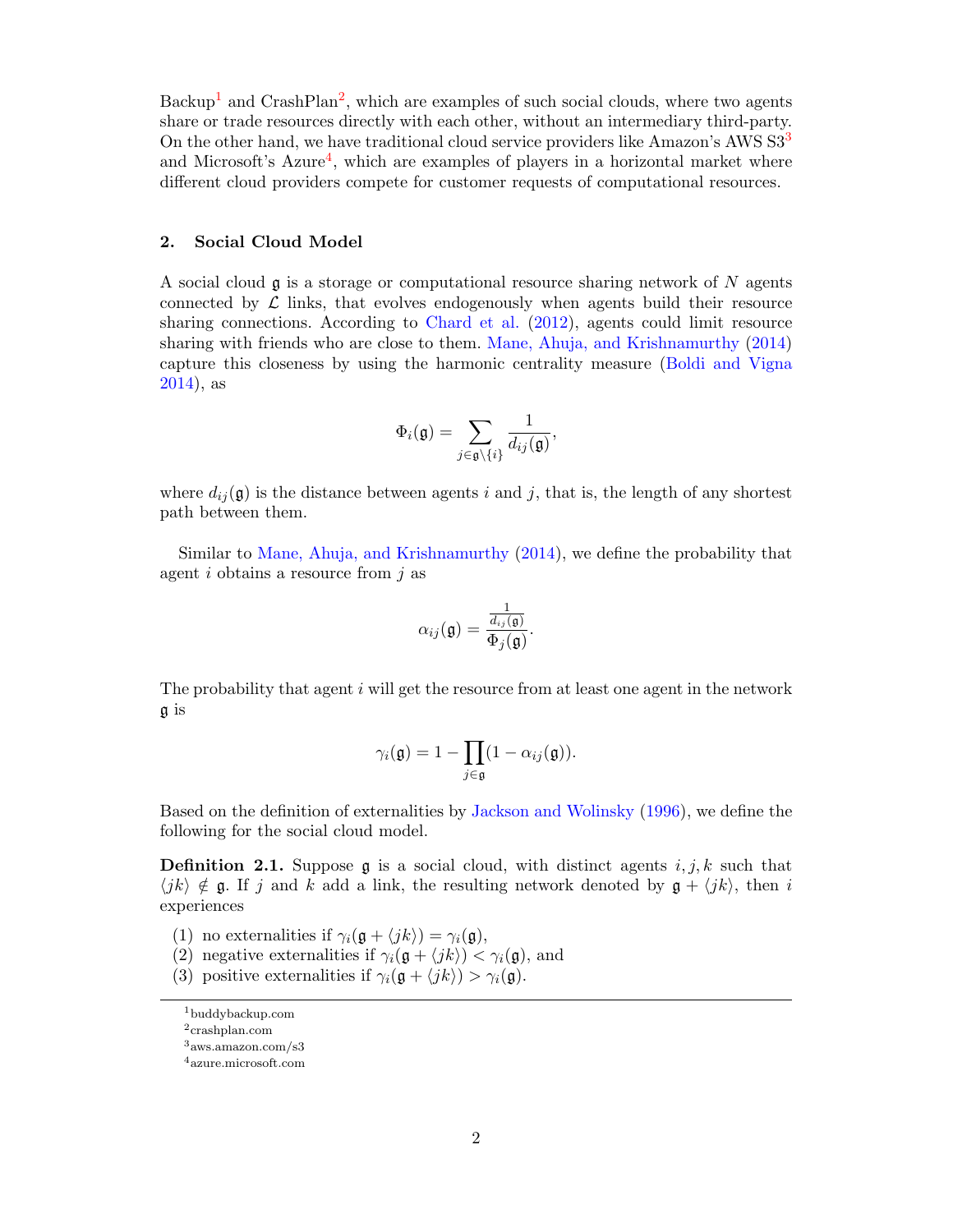Our objective is to investigate the impact of a newly added link  $\langle jk \rangle$  in g on the relation between changes in

(1)  $\Phi_i$  and  $\gamma_i$ , (2) N,  $d_{jk}$  and  $\gamma_i$ ,

for all  $i \in \mathfrak{g}$ .

## 3. Findings

## 3.1. Externalities and Closeness

On first glance, it seems that the harmonic centrality would lead to only negative externalities. However, a careful analysis reveals that both positive and negative externalities are exhibited. This is an important motivation of our study. Consider the network  $\mathfrak g$  (Figure 1(a)). On adding link  $\langle jk \rangle$ , we get  $\mathfrak g+\langle jk \rangle$  (Figure 1(b)).  $\gamma_i(\mathfrak g+\langle jk \rangle)-\gamma_i(\mathfrak g)$ 



Figure 1. Example: Externalities and Closeness

provides a basis for the study of externalities. As shown in Table 1, the link  $\langle jk \rangle$  is advantageous for agents f and q (shown in blue), and for j and k themselves, but disadvantageous for the remaining agents (shown in red).

| agent<br>$\lfloor x \rfloor$ | $\Phi_x(\mathfrak{g})$ | $\gamma_x(\mathfrak{g})$ | $\Phi_x(\mathfrak{g}+\langle jk\rangle)$ | $\gamma_x(\mathfrak{g}+\langle jk\rangle)$ | $\gamma_x(\mathfrak{g}+\langle jk\rangle)$<br>$-\gamma_x(\mathfrak{g})$ |
|------------------------------|------------------------|--------------------------|------------------------------------------|--------------------------------------------|-------------------------------------------------------------------------|
| $\boldsymbol{a}$             | 6.25                   | 0.654                    | 6.25                                     | 0.646                                      | $-0.008$                                                                |
| $\boldsymbol{b}$             | 6.25                   | 0.654                    | 6.33                                     | 0.650                                      | $-0.004$                                                                |
| $\boldsymbol{c}$             | 6.25                   | 0.654                    | 6.33                                     | 0.650                                      | $-0.004$                                                                |
| d                            | 6.25                   | 0.654                    | 6.25                                     | 0.646                                      | $-0.008$                                                                |
| $\epsilon$                   | 6.25                   | 0.654                    | 6.25                                     | 0.644                                      | $-0.011$                                                                |
|                              | 6.25                   | 0.654                    | 6.50                                     | 0.657                                      | 0.003                                                                   |
| $\mathfrak{g}$               | 6.25                   | 0.654                    | 6.50                                     | 0.657                                      | 0.003                                                                   |
| $\boldsymbol{h}$             | 6.25                   | 0.654                    | 6.25                                     | 0.644                                      | $-0.011$                                                                |
| $\dot{i}$                    | 6.25                   | 0.654                    | 6.25                                     | 0.637                                      | $-0.017$                                                                |
| $\dot{j}$                    | 6.25                   | 0.654                    | 7.00                                     | 0.687                                      | 0.033                                                                   |
| $\boldsymbol{k}$             | 6.25                   | 0.654                    | 7.00                                     | 0.687                                      | 0.033                                                                   |
|                              | 6.25                   | 0.654                    | 6.25                                     | 0.637                                      | $-0.017$                                                                |

Table 1. Externalities and Closeness

**Observation 1.** Addition of a link  $\langle \langle jk \rangle$ , above) results in the same closeness for some agents (for example, h and i) and an increased closeness for the others (for example, b and c). Addition of a link cannot decrease the closeness of any agent, and always increases the closeness of the agents who add the link  $(j \text{ and } k)$ .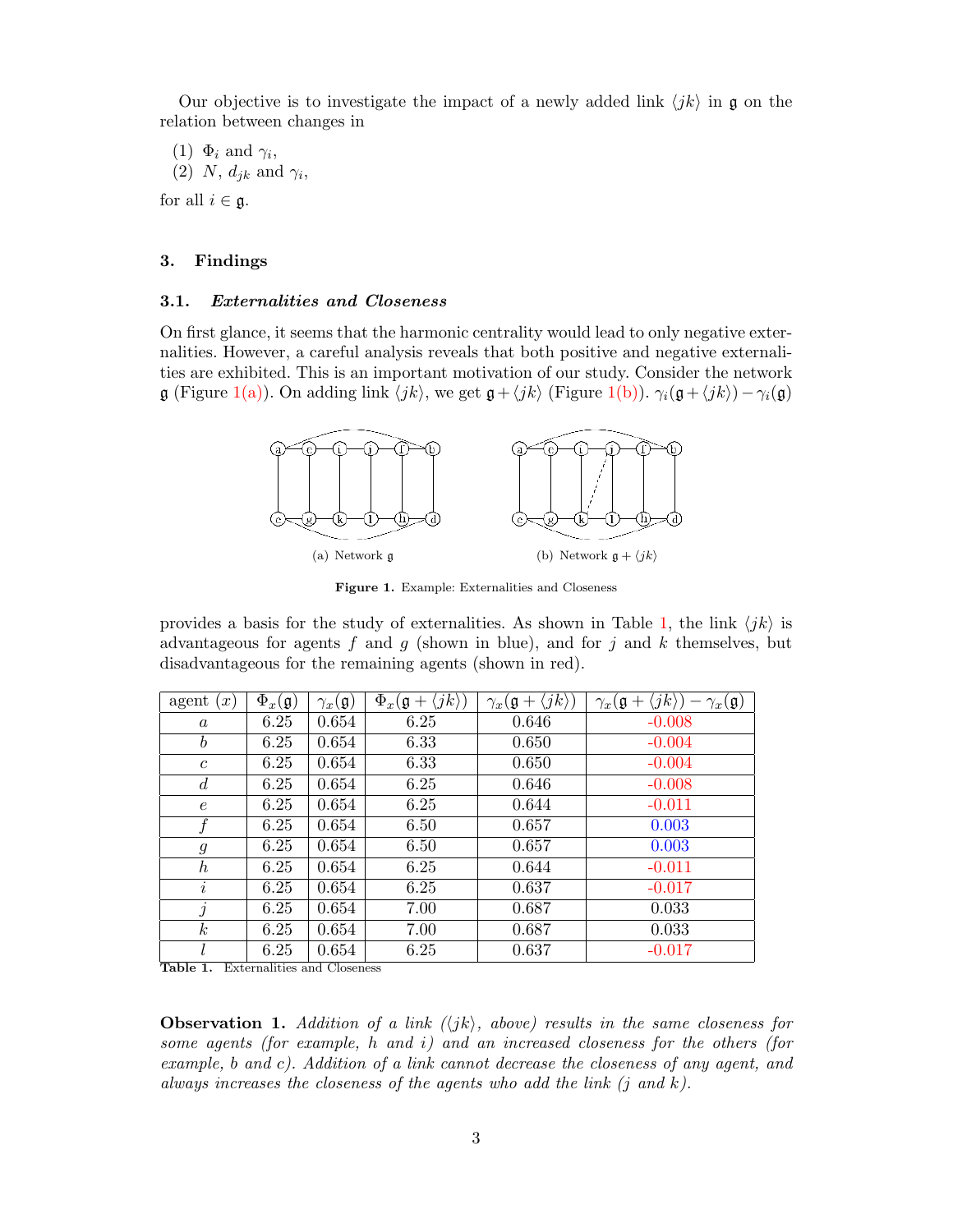Conjecture 1. For an agent to experience positive externalities, an increment in its closeness is necessary.

Finding 1. For an agent to experience positive externalities, an increment in its closeness is not a sufficient condition. For example, although the closeness of agents b and c increases, their chance of obtaining a resource does not improve.

### 3.2. Network Size Analysis

For our second objective, we focus on the ring network with sizes varying from 4 to 30 agents, considered reasonably large in the literature on experimental research on economic networks (Choi, Gallo, and Kariv 2016). Very large networks may encode a very limited amount of information (Chandrasekhar 2016).

We focus on the ring network as its harmonic centrality is uniform. This helps us investigate the relation between externalities and network size.

To obtain data, we adopt a single computer program-based simulation (Naylor, Burdick, and Sasser 1967; Friedman and Cassar 2004) method due to unavailability of data of real world networks like BuddyBackup or CrashPlan, and because of the endogeneity issue (Choi, Gallo, and Kariv 2016) faced by various studies.

We, initially, compute  $\gamma_i(\mathfrak{g})$  for all agents in a ring network g. Then, we select an agent  $j$  arbitrarily and add a link with another agent  $k$  whose distance is two hops from j. We compute  $\gamma_i(\mathfrak{g}+\langle jk\rangle)-\gamma_i(\mathfrak{g})$ , and count the number of beneficiaries (NOB) i for whom this difference is positive. We repeat the above for all agents  $k$  who are located at distance two hops from agent  $j$  in  $\mathfrak{g}$ . Then, we increment the distance between  $j$ and k by one and follow the same procedure. We do this until we exhaust all agents j.

Figure 2 summarises our results. The x-axis represents the shortest distance between two agents involved in link formation. The  $y\text{-}axis$  represents the NOB. The z-axis represents the network size (the number of agents in the network).

# Finding 2. In "less" populated ring networks, no agent experiences positive externalities.

In networks with size varying from 4 to 10 (Figure  $2(a)$ ), no agent experiences positive externalities. From Conjecture 1, positive externalities require an increase in closeness, which is absent here. However, from network size 11 to 30 (Figures  $2(b)$ ) and  $2(c)$ , a significant number of agents experience positive externalities.

Finding 3. In ring networks of size greater than 10, as the distance between the agents involved in link addition increases, the number of beneficiaries increases in most cases, and in all cases for small distances.

Plots in Figures 2(b),  $2(c)$  and  $2(d)$  are of this type. It is clear that, if an agent experiences positive externalities, its closeness should increased (from Conjecture 1). This is intuitive — if a pair of agents who are far from each other in  $\mathfrak g$  form a link then, this link reduces the mutual distances among other agents, and therefore, their closeness increase. As discussed in Finding 1, an increase in closeness is not a sufficient condition for positive externalities. We believe that an increase in closeness together with some conditions will always imply positive externalities, and leave open this question of finding the other conditions of sufficiency.

Finding 4. In ring networks, the number of beneficiaries is always less than the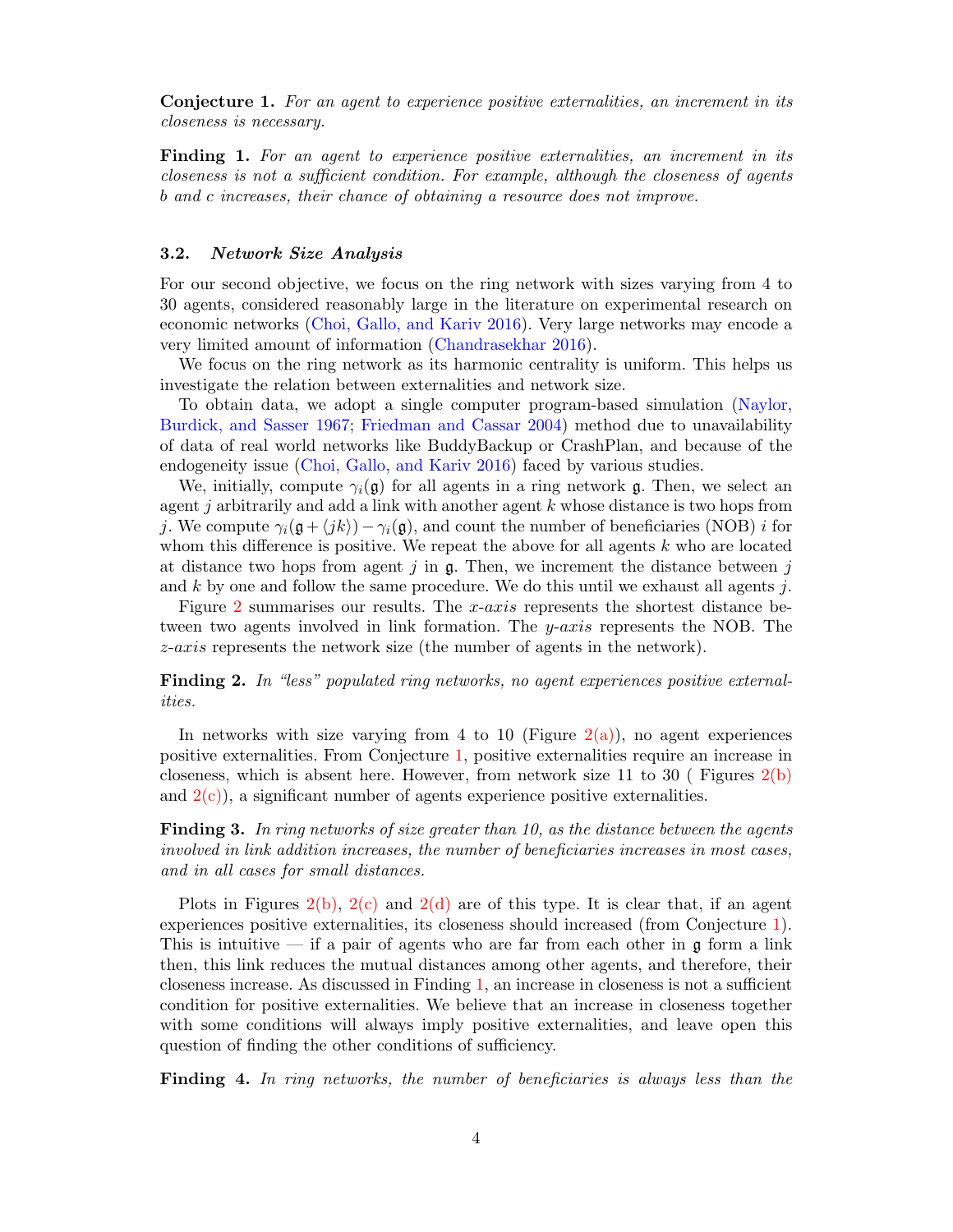

Figure 2. Externalities and Network-Size

#### number of non-beneficiaries.

In all our experiments, the percentage of beneficiaries varies from 0% to 26% of the total number of agents in the network.

# 4. Conclusion

Though our investigations are on a small scale, our findings have many applications and implications. Our study enhances our understanding of externalities in the sharing economy network model. Our findings show that network size is also a key factor in determining externalities.

Our approach of relating externalities and group well-being (that is, measuring the percentage of beneficiaries versus non-beneficiaries) enriches the transfer-based network formation model (where agents subsidise others to form or not to form a link with others), (Bloch and Jackson 2007) by incorporating group subsidisation. In particular, agents can subsidize a pair of agents involved in a link formation, instead of individual subsidization. For example, in some research and development settings, where a set of beneficiary-firms are willing to pay a pair of firms that would like to collaborate (Jackson 2008). Using the approach and results discussed in the paper, one can model this situation either as collective subsidization or as bargaining on link formation. In this case, a set of non-beneficiary-firms will pay for the pair of firms to not collaborate with each other, or a set of beneficiary-firms will pay for the pair of firms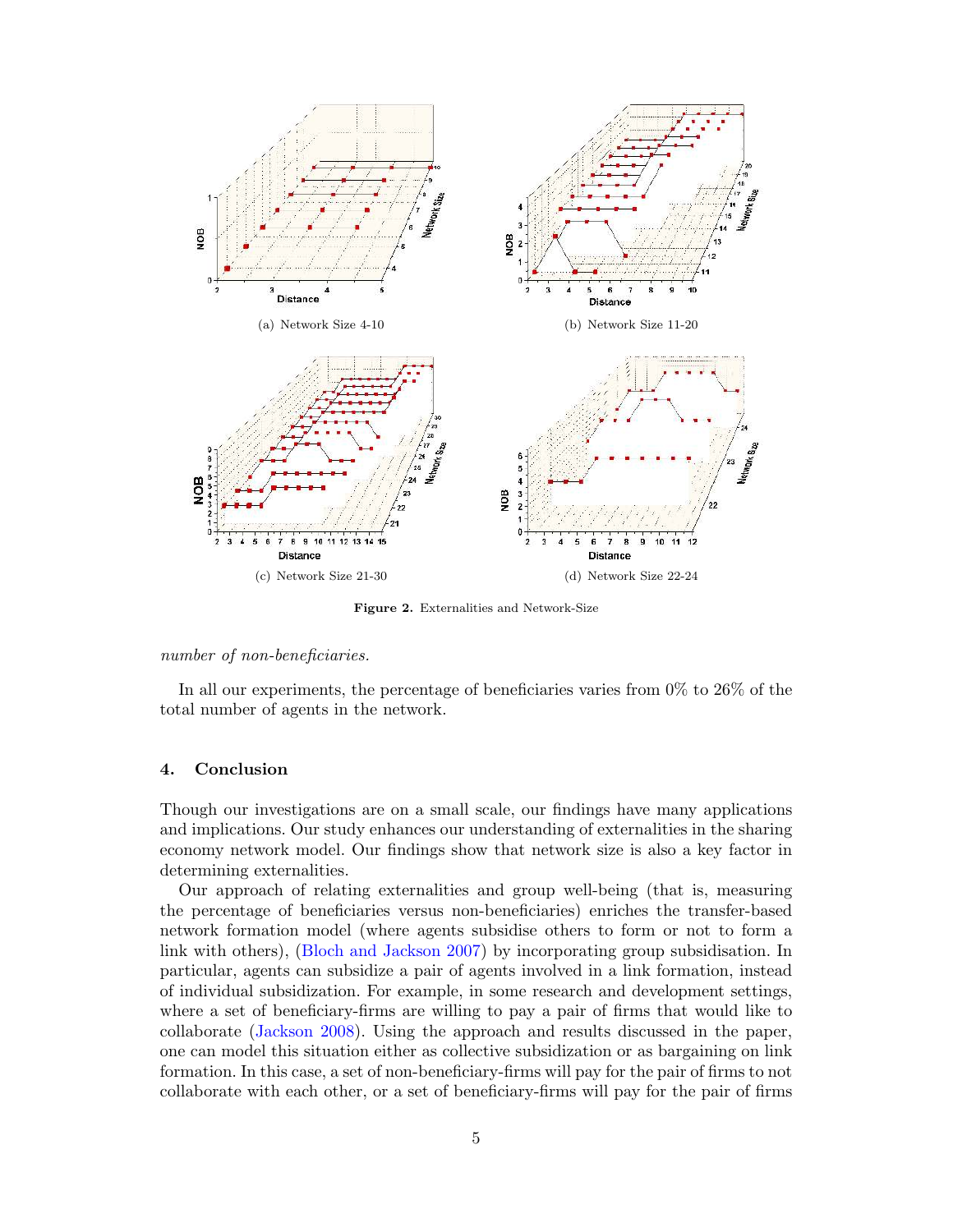to collaborate with each other. Alternatively, both beneficiaries and non-beneficiaries may bargain for link formation.

Our result regarding the network size and the distance between agents can be used to formulate resource allocation policy in social clouds. Specifically, the policy may include the use (or recommendation) of friends as backup partners, so as to avoid negative externalities or minimize the number of non-beneficiaries (for example, by choosing agents for data backup who are far away from the agent requesting backup). Although our results are for ring networks, they can be extended to other network structures too.

Existing literature has not looked at resource availability in social networks where links (connections) are endogenously formed. We believe that our study is a first step towards enhancing our understanding of externalities in social clouds, and hence in endogenous sharing economy networks.

#### References

- Basselier, R., G. Langenus, and L. Walravens. 2018. "The rise of the sharing economy." Economic Review iii: 57–78.
- Bloch, F., and Jackson, M. O. 2007. "The formation of networks with transfers among players." Journal of Economic Theory 133 (1): 83-110. doi:10.1016/j.jet.2005.10.003
- Boldi, P., and S. Vigna. 2014. "Axioms for Centrality." Internet Mathematics 10 (3-4): 222–262. doi:10.1080/15427951.2013.865686.
- Buechel, B., and T. Hellmann. 2012. "Under-connected and Over-connected Networks: The Role of Externalities in Strategic Network Formation." Review of Economic Design 16 (1): 71–87. doi:10.1007/s10058-012-0114-x.
- Chandrasekhar, A. 2016. "Econometrics of Network Formation." In The Oxford Handbook of the Economics of Networks, Oxford University Press.
- Chard, K., K. Bubendorfer, S. Caton, and O. F. Rana. 2012. "Social Cloud Computing: A Vision for Socially Motivated Resource Sharing." IEEE Transactions on Services Computing 5 (4): 551–563. doi:10.1109/TSC.2011.39.
- Choi, S., S. Kariv, and E. Gallo. 2016. "Networks in the Laboratory." In The Oxford Handbook on the Economics of Networks, edited by Y. Bramoullé, A. Galeotti, and B. Rogers, 440–475. New York: Oxford University Press.
- Cohen, M., and A. Sundararajan. 2017. "Self-regulation and innovation in the peer-to-peer sharing economy." University of Chicago Law Review Online 82 (1): 116–133.
- Frenken, K., and J. Schor. 2017. "Putting the sharing economy into perspective." Environmental Innovation and Societal Transitions 23: 3–10. doi:10.1016/j.eist.2017.01.003.
- Friedman, D., and A. Cassar. 2004. "Economists go to the laboratory: who, what, when, and why." In Economics Lab, edited by D. Friedman, and A. Cassar, 26–36. Routledge.
- Georgiadis, L., G. Iosifidis, and L. Tassiulas. 2017. "On the Efficiency of Sharing Economy Networks." Available at: arXiv:1703.09669v.
- Jackson, M. O. 2008. "Social and economic networks". Princeton University Press.
- Jackson, M. O., and A. Wolinsky. 1996. "A Strategic Model of Social and Economic Networks." Journal of Economic Theory 71 (1): 44 – 74. doi:10.1006/jeth.1996.0108.
- Jing, W., and B. Sun. 2018. "Negative externalities in the sharing economy: sources, paths and recommendations." International Journal of Crowd Science 2 (2): 149–163. doi:10.1108/ IJCS-08-2018-0016.
- Vanessa, K. 2015. "Regulating the sharing economy." Berkeley Technology Law Journal 30 (4): 1067–1126. doi:10.14763/2016.2.414.
- Mane, P., K. Ahuja, and N. Krishnamurthy. 2014. "Externalities and Stability in Social Cloud." In 5th International Conference on Game Theory for Networks, Beijing, China, Nov, pp.1–6. IEEE. doi:10.1109/GAMENETS.2014.7043730.